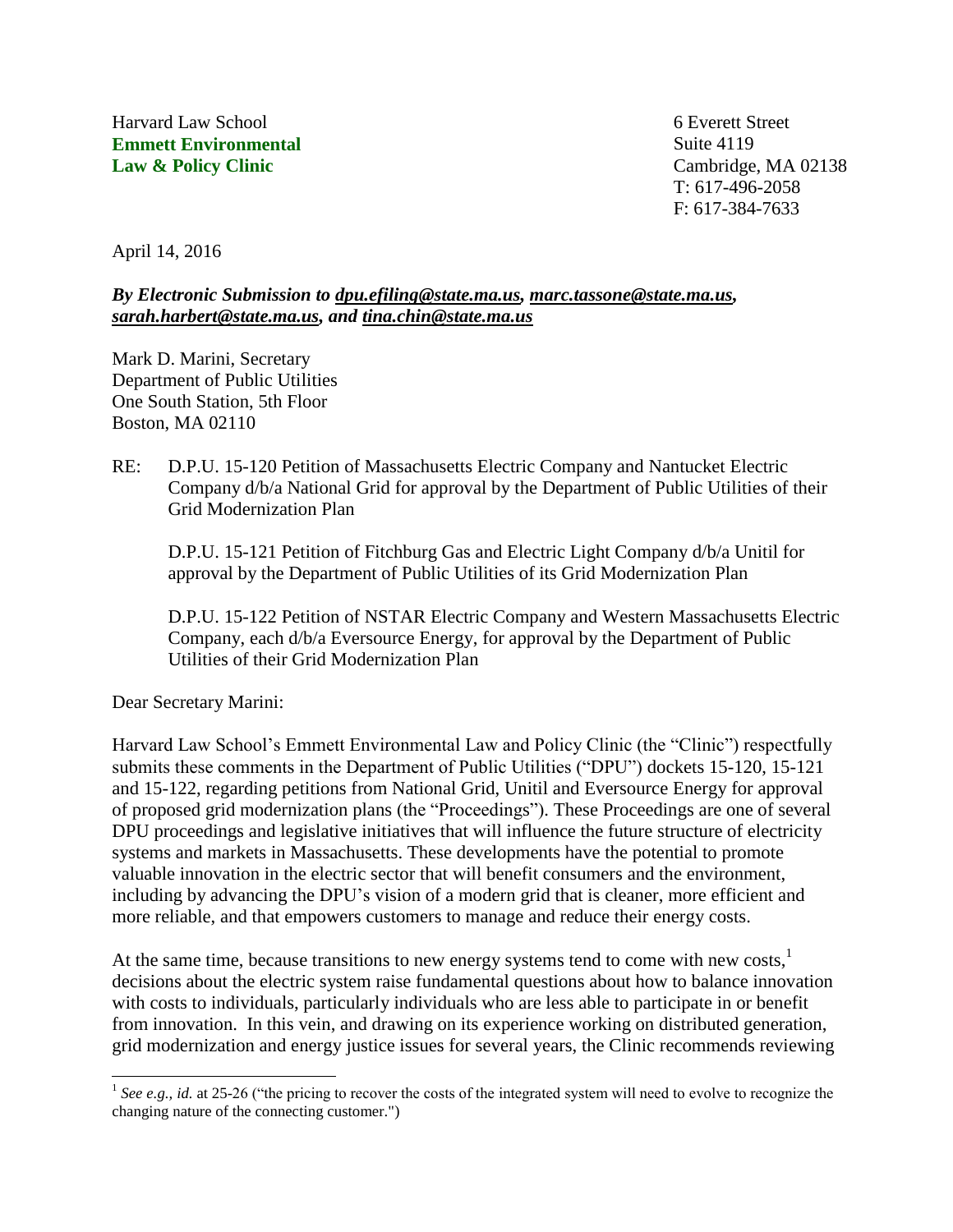the grid modernization proposals in these Proceedings from an energy justice perspective. This approach encompasses considerations beyond the direct size of low-income rate discounts, including, for example, seeking to provide equitable distribution of and access to benefits from the energy system.

In addition, the Clinic encourages the DPU to review the grid modernization plans with an eye to creating opportunities for the development and integration of virtual power plants, which, as discussed below, are a natural evolution of the modernization of Massachusetts' electric system and can help achieve the goals of the DPU's Grid Modernization Order. Supporting virtual power plants would promote the deployment of distributed energy resources and send a strong signal that the Commonwealth is a leader in electricity innovation.

# I. **ENERGY JUSTICE**

### **A. Energy Justice Entails Protecting Consumers from Disproportionate Shares of the Costs to Maintain and Improve Energy Systems and Providing Equitable Distribution of and Access to Benefits from Energy Systems**

There is no single definition of energy justice, but the Clinic submits the following as a starting point for consideration of energy equity issues in DPU proceedings:

Building on the tenets of environmental justice, which provide that all people have a right to be protected from environmental pollution and to live in and enjoy a clean and healthful environment, energy justice is based on the principle that all people should have a reliable source of energy, protection from a disproportionate share of costs or negative impacts/externalities associated with building, operating and maintaining energy generation, transmission and distribution systems, and equitable distribution of and access to benefits from such systems.

Energy justice is an issue that needs to be considered in addition to environmental justice; while the concepts have commonalities, they can differ in the people they seek to protect, the harms they seek to avoid and the strategies they employ to achieve fair results. In the energy context, equity concerns often arise in efforts to "steer[] clear of a collision between the needs of low income households and the imperative of wiser energy policies,"<sup>2</sup> while ensuring that all members of society have access to safe, affordable and sustainable energy, regardless of their income, race, medical status or other condition. 3

A common proxy for energy equity concerns is the energy burden borne by low-income households. An energy burden is the "percent of annual income a household must spend to buy

 $\overline{\phantom{a}}$ 2 Patty Limerick & Jason L. Hanson, *High Energy Prices & Low-Income America*, CENTER OF THE AMERICAN WEST 3 (2008) http://www.centerwest.org/publications/pdf/eoc.pdf.

<sup>3</sup> Kirsten Jenkins et al., *Energy Justice: A Whole Systems Approach* 75 (2014)

https://queenspoliticalreview.files.wordpress.com/2014/10/article-5-energy-justice-a-whole-systems-approach-p74- 87.pdf.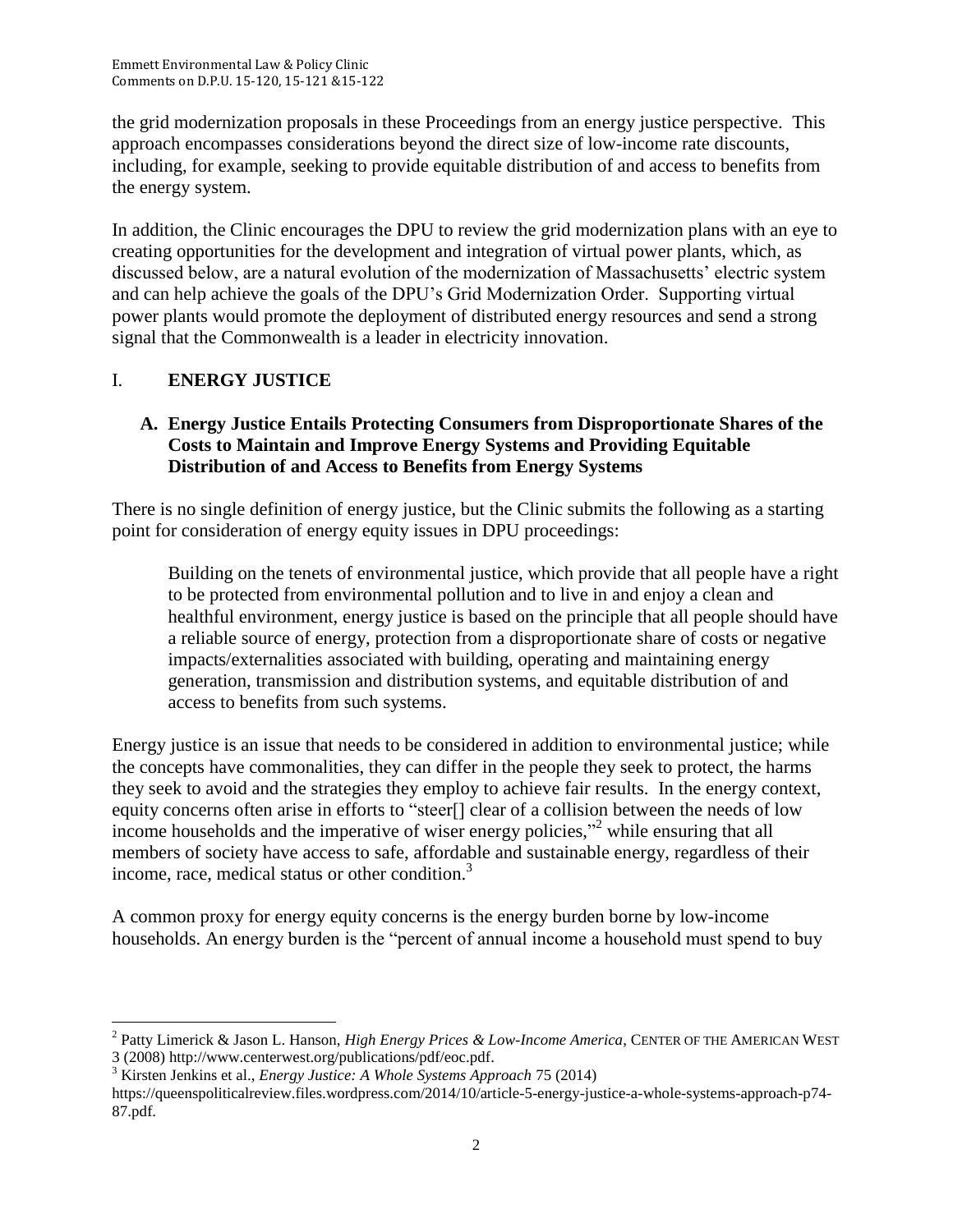utilities (not non-energy service) and all other residential fuels."<sup>4</sup> Energy burdens are higher for low-income households than other households primarily because their income is lower, but also in part because their homes tend to be older and less energy-efficient. The disparity increases when heating costs are considered. A 2008 study estimated that low-income consumers in New England had the highest energy burdens compared to the rest of the country, with nearly 40% of their incomes going to energy costs,<sup>5</sup> and in 2014, the average Massachusetts household earning less than 50% of the federal poverty level spent 42.6% of its income on energy.<sup>6</sup>

Energy burdens can have disempowering and harmful effects on low-income populations. High energy burdens can force consumers to make difficult tradeoffs between paying energy bills and attending to other necessary expenses, such as medical care, rent or groceries. These choices jeopardize health, safety and housing stability. For example:

- A research project on housing challenges among low-income families in Boston found that high energy burdens led to illness and stress (*i.e.* asthma, malnutrition and mental health issues associated with large bills), financial challenges (*i.e.* high utility bills and utility-related debts/arreages that affect the entire household), and housing instability (*i.e.* shutoffs resulting from non-payment and difficulties securing proper housing due to high utility expenses or a history of utility debt).<sup>7</sup> The report found that children in families with high energy burdens are exposed to "nutritional deficiencies, higher risks of burns from non-conventional heating sources, higher risks for cognitive and developmental behavior deficiencies, and increased incidences of carbon monoxide poisoning."<sup>8</sup>
- According to a survey performed by the National Energy Assistance Directors Association in 2005, a significant proportion of households receiving federal energy assistance in the Northeast reported making budget trade-offs due to high energy costs: 73% reported that they reduced expenditures on household necessities because they did not have enough money to pay their energy bills; 20% went without food; 28% went without medical or dental care; and 23% did not make a full rent or mortgage payment at least once.<sup>9</sup>

 $\overline{\phantom{a}}$ <sup>4</sup> Meg Power, *The Burden of FY 2008 Residential Energy Bills on Low-Income Consumers*, ECONOMIC OPPORTUNITY STUDIES 2 (Mar. 20, 2008)

http://www.opportunitystudies.org/repository/File/energy\_affordability/Forecast\_Burdens\_08.pdf.  $<sup>5</sup>$  *Id*. at 5.</sup>

<sup>6</sup> Fisher Cheehan and Colton, *Massachusetts 2014 Home Energy Affordability Gap* 1 (2015)

http://www.homeenergyaffordabilitygap.com/downloads/2014\_Released\_Apr15/ZIP\_Archives/2014\_Massachusetts .zip.

<sup>7</sup> Diana Hernandez and Stephen Bird, *Energy Burden and the Need for Integrated Low-Income Housing and Energy Policy*, 2 POVERTY & PUBLIC POLICY 4, 11-12 (2010).

<sup>8</sup> *Id*. at 6.

<sup>9</sup> Lauren Smith, Child Health Impact *Assessment of Energy Costs and the Low Income Home Energy Assistance Project*, CHILD HEALTH IMPACT ASSESSMENT WORKING GROUP 2-3 (April 2007) http://www.hiaguide.org/hia/childhealth-impact-assessment-energy-costs-and-low-income-home-energy-assistance-program-liheap.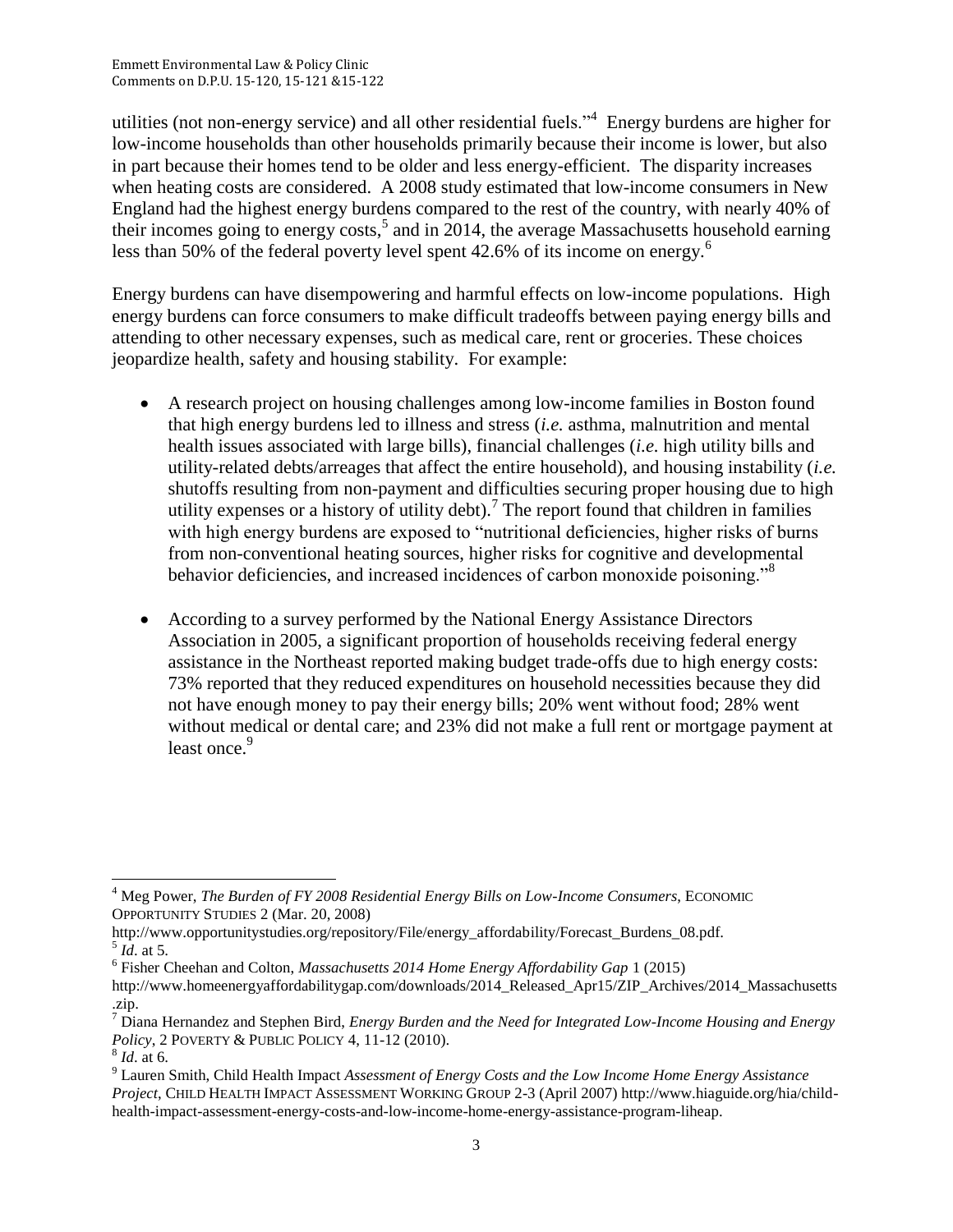Given these trade-offs, it is not surprising that low-income households tend to be more vulnerable to rising or fluctuating energy prices.<sup>10</sup>

Reducing energy burdens, including through tools like low-income rate discounts and energy efficiency programs, is a critical component of energy justice, but is only one of the objectives of energy justice, which include:

- 1. Reducing energy burdens on low-income consumers;
- 2. Avoiding disproportionate distribution of the costs or negative impacts associated with building, operating and maintaining electric generation, transmission and distribution systems;
- 3. Equitable distribution of and access to real benefits from a modern energy system, including electric generation, transmission and distribution systems; and
- 4. Ensuring a reliable source of electricity and protecting low-income households, including those on fixed incomes, from price fluctuations.

Thus, an energy justice analysis includes examining whether consumers have equal opportunities to take advantage of energy cost-saving measures, such as solar energy or programmable thermostats. In some instances, low-income households may be interested in taking advantage of new technology but will struggle with the initial investment required to access associated benefits. Policies informed by energy justice principles should account for these initial costs and consider mechanisms that allow low-income consumers to utilize new technologies without increasing their energy burden.

An issue that overlays all of the principles of energy justice is the need for education and outreach. Energy literacy programs are important because the learning curve for understanding and accessing the advantages of an evolving grid can be incredibly steep for any customer, and this is only exacerbated when consumers lack access to information on their energy systems or when they have other needs to prioritize.<sup>11</sup> Greater knowledge can empower consumers to take greater control over their energy usage and become more involved in energy decisions.

## B. **Consideration of Energy Justice Promotes the Goals of the Commonwealth and is Consistent with DPU Precedent**

The Massachusetts Legislature has declared that "electricity service is essential to the health and well-being of all residents of the commonwealth, to public safety, and to orderly and sustainable economic development."<sup>12</sup> Consistent with that finding, the Legislature declared that "affordable" electric service should be available to all consumers on reasonable terms and conditions" and

 $\overline{\phantom{a}}$ <sup>10</sup> Cara Lampton *et al*., *Policies for Achieving Energy Justice in Society: Best Practices for Applying Solar Energy Technologies to Low-Income Housing*, CENTER FOR ENERGY AND ENVIRONMENTAL POLICY 3 (December 2010) http://ceep.udel.edu/wp-content/uploads/2013/08/2010\_es\_READY\_AchievingEnergyJusticewithSolar3.pdf. <sup>11</sup> Hernandez  $\&$  Bird 6.

 $12$  1997 Mass. H.B. 5117, § 1(a).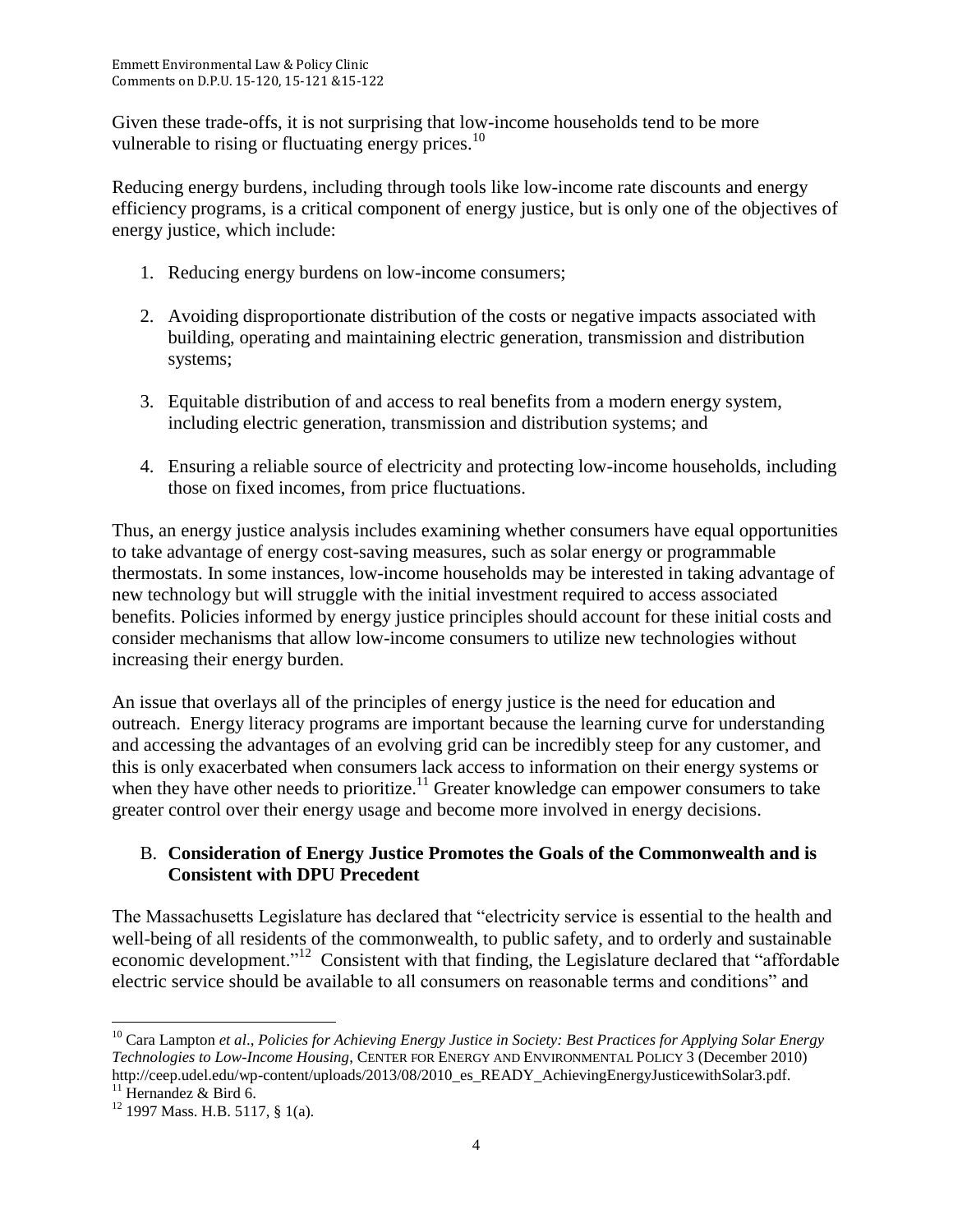that "electricity bills for low income residents should remain as affordable as possible."<sup>13</sup> Consideration of energy justice flows directly from these directives, and is reflected in the DPU's mandates.

For example, the DPU is required to pursue issues relevant to energy justice, such as requiring distribution companies to provide discounted rates for low-income users.<sup>14</sup> With respect to decisions or actions regarding rate designs in particular, DPU is directed to consider:

"[T]he impacts of such actions, including the impact of new financial incentives on the successful development of energy efficiency and on-site generation. Where the scale of on-site generation would have an impact on affordability for low-income customers, a fully compensating adjustment shall be made to the low-income rate discount.<sup>"15</sup>

DPU recognizes the important role that it plays "in enforcing laws and regulations of the Commonwealth established to protect and support natural gas and electricity consumers, particularly low-income consumers,"<sup>16</sup> and that low-income consumers may face unique challenges from decisions impacting the energy system.<sup>17</sup> The DPU has also committed to exploring mechanisms "beyond those tools already available (*e.g.* low income discount rate) to insulate low income customers from bill volatility."<sup>18</sup> This is consistent with the Supreme Judicial Court's finding, in the context of upholding different treatment for different classes of customers in ratemaking decisions, that cost of service should not be the only consideration for the DPU. Rather, in determining whether rate classes are justified, DPU should also consider "[t]he nature of the use and the benefit obtained from it, the number of persons who want it for such a use, and the effect of a certain method of determining prices upon the revenues to be obtained by the city, and upon the interests of property holders."<sup>19</sup>

These examples of DPU's consideration of issues relevant to energy justice are illustrative, not exhaustive, but support DPU's consideration of all components of energy justice in its decisionmaking.

### **C. Proposals in the Grid Modernization Plans Should be Evaluated from an Energy Justice Perspective**

Multiple issues in the proposed grid modernization plans could implicate energy justice issues, either directly (*e.g.,* imposing time varying rates) or indirectly (*e.g.,* establishing mechanisms that will support future innovation and opportunities for consumer control of energy costs). DPU

l  $13$  1997 Mass. H.B. 5117, § 1(a) and 1(n).

<sup>&</sup>lt;sup>14</sup> M.G.L. ch. 164, § F(4)(i).

<sup>&</sup>lt;sup>15</sup> M.G.L. ch. 164, § 141.

<sup>&</sup>lt;sup>16</sup> See e.g., Order Expanding Low-Income Consumer Protections and Assistance, D.P.U. 08-4 (Sept. 15, 2008).

<sup>&</sup>lt;sup>17</sup> See e.g., Anticipated Policy Framework for Time Varying Rates, D.P.U. 14-04-B (June 12, 2014) ("the Department is mindful of the concerns raised on behalf of low-income customers and others who are unable to shift a significant portion of their consumption due to extraordinary circumstances, such as medical equipment requirements.")

 $18$  Order Adopting Policy Framework for Time Varying Rates, D.P.U 14-04-C, 11-13 (Nov. 5, 2015).

<sup>19</sup> *Am. Hoechest Corp. v. Dep't of Pub. Utilities,* 379 Mass. 408, 411-12 (1980) (citing *Brand v. Water Comm'rs of Billerica*, 242 Mass. 223, 227 (1922)).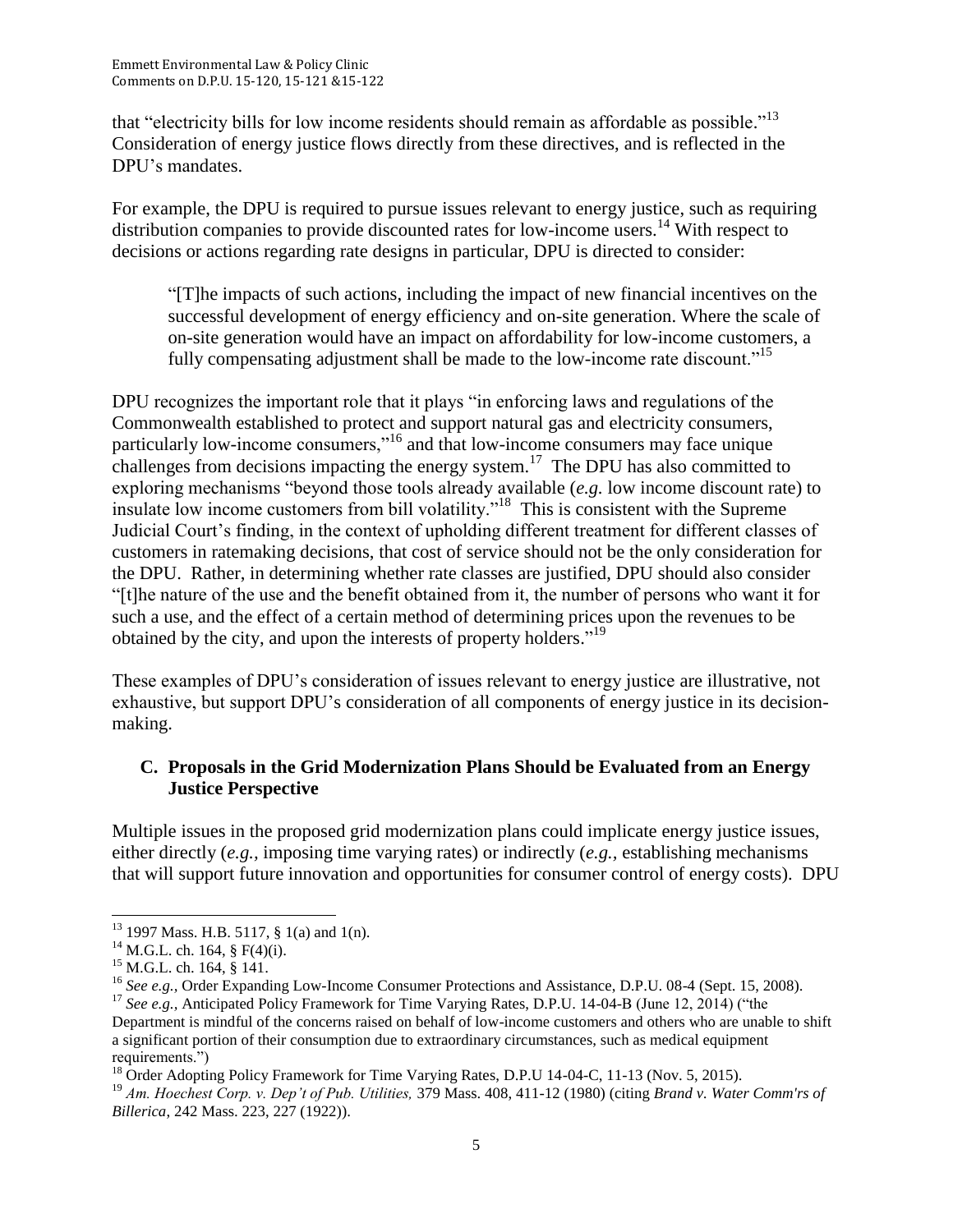should review the proposals in these Proceedings from an energy justice perspective. A few examples are discussed below.

## *i. Time Varying Rates*

Time varying rates (TVRs) are a critical example of issues in the proposed grid modernization plans that implicate energy justice issues. The impacts of TVRs on low-income consumers are not fully understood, and there will be no answer that applies to all low-income or hardship categories of consumers. Research on the effect of TVRs on low-income consumers is mixed. On the one hand, TVRs potentially allow low-income consumers to save in two ways: (i) lowincome customers tend to have flatter load profiles,  $^{20}$  and therefore will tend to benefit from revenue-neutral TVR programs regardless of their capacity to shift their loads; and (ii) lowincome customers who can shift their load will be able to reduce their bills by using less energy during peak periods and more during off-peak periods. At the same time, however, these flat energy usage patterns could be indicative of the fact that some low-income households are already using the least amount of energy possible or have less discretion to shift their energy loads in response to dynamic pricing. Shifting energy use may be particularly difficult for consumers with nontraditional energy use patterns, such as third shift workers who are home during peak energy pricing hours or individuals with medical needs that require a constant supply of electricity.

Striking the right balance between giving low-income consumers access to the benefits of TVRs and protecting them from high peak costs will not be easy. But the DPU should consider innovative strategies to allow those low-income consumers who can benefit from TVRs to do so, while protecting those who would be hurt by TVRs from significant increases in their energy burdens. Simply carving low-income consumers out of TVR programs will likely be too blunt a tool and leave potential benefits on the table.

The DPU should carefully review current research on the energy usage patterns of low-income households in order to determine the effect that TVRs will have on low-income consumers and other vulnerable groups. For example, while pilot programs across the United States that employed dynamic pricing systems demonstrate that "low income customers are responsive to dynamic rates" and "many such customers can benefit even without shifting load," low-income consumers were generally less responsive in terms of peak shaving than higher-income consumers.<sup>21</sup> Models of TVRs found that in simulations, as opposed to actual pilot projects, between 65 percent and 79 percent of low-income consumers would hypothetically benefit from dynamic pricing even without making changes to their current usage because of their flatter than

 $\overline{\phantom{a}}$ <sup>20</sup> The Edison Foundation, Institute for Electric Efficiency, *The Impact of Dynamic Pricing on Low Income Customers* 7 (2010), http://www.edisonfoundation.net/IEE/Documents/IEE\_LowIncomeDynamicPricing\_0910.pdf. For example, in the Boston Edison service area in 2014, residential customers on the low-income discount rate had an average daily peak usage about 33% higher than their overall average use, while the standard-rate peak was about 41% higher than that group's average load. Eversource, *2014 Utility Class Average or Segment Load Shapes*, <https://www.eversource.com/Content/docs/default-source/ema---pdfs/2014-load-profile-ema.xls?sfvrsn=2> (providing data for author's calculations).

<sup>21</sup> Ahmad Faruqui, Sanem Sergici & Jennifer Palmer, *The Impact of Dynamic Pricing on Low-Income Customers*, THE EDISON FOUNDATION & THE INSTITUTE FOR ELECTRIC EFFICIENCY 7 (September 2010) *available at* http://www.edisonfoundation.net/IEE/Documents/IEE\_LowIncomeDynamicPricing\_0910.pdf.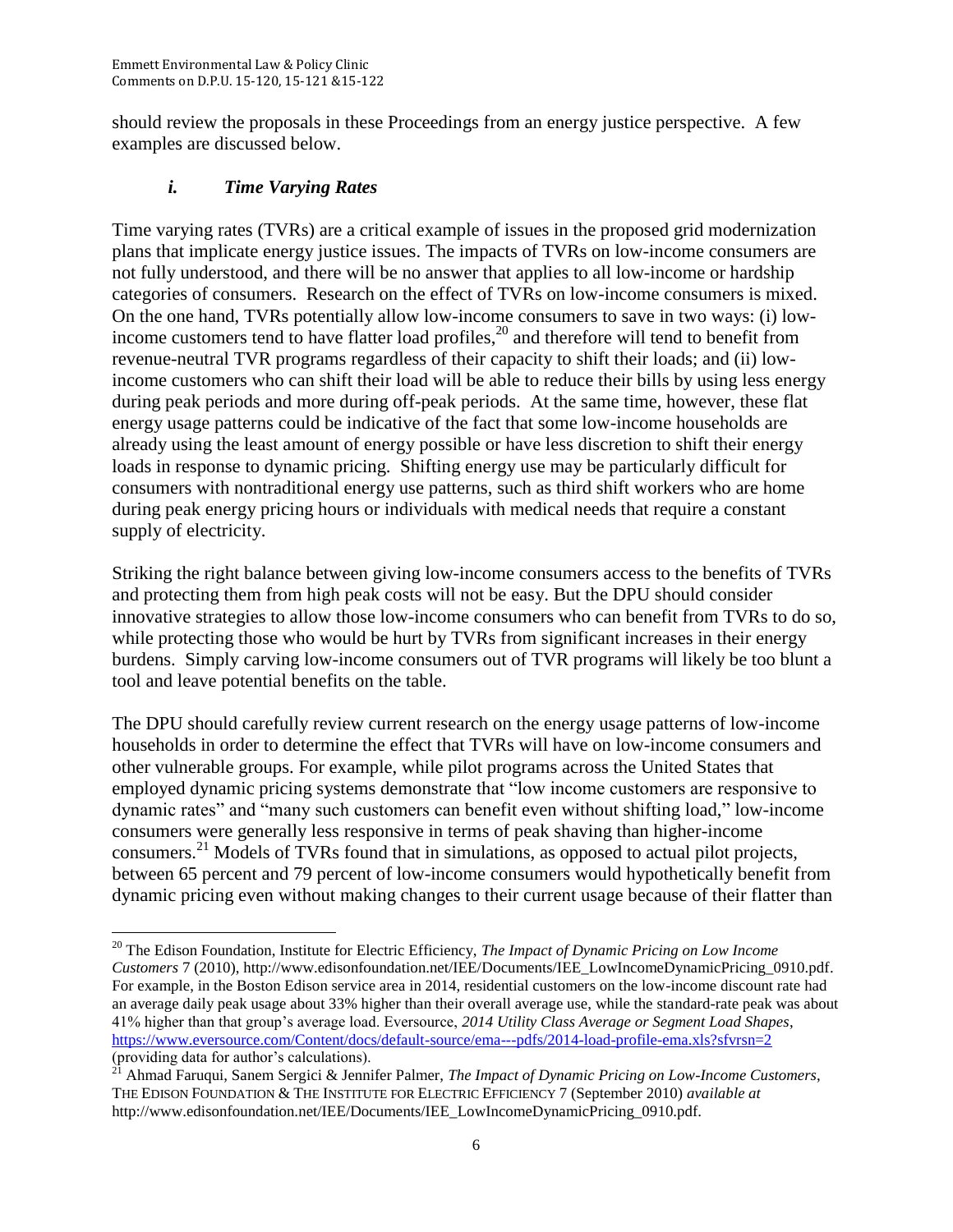average load shapes.<sup>22</sup> Importantly, this research also indicated that some low-income consumers would experience sharp cost increases from TVRs.<sup>23</sup>

Whether TVR programs are offered with opt-in or opt-out features could impact low-income consumers. For instance, people who could benefit from TVRs are more likely to participate in the rate program if presented with an opt-out option versus an opt-in decision. A 2010 report by the Edison Foundation and the Institute for Electric Efficiency found that "[p]articipation rates remain particularly low in the opt-in TV[R] programs and the desired system impacts may not be achieved, unless accompanied by aggressive customer outreach."<sup>24</sup> A more recent study by the Department of Energy similarly found that opt-in TVR programs had a participation rate of only 24%, as compared to 93% for opt-out programs.<sup>25</sup> The DPU stated a preference for opt-out TVR programs in order to "maximize customer participation."<sup>26</sup>

At the same time, the DPU and utilities must consider vulnerable customers when evaluating opt-out programs and should provide mechanisms to protect these consumers from significant cost increases; this might include alternatives to the traditional opt-in versus opt-out decision tree for TVRs. For example, the DPU could consider providing exemptions from the opt-out program for particularly vulnerable populations, *e.g.,* individuals dependent on medical equipment that requires electricity, and offer them an opt-in TVR program instead. This would help avoid punishing those who lack the capacity to change their energy usage patterns while still giving low-income consumers the chance of benefitting from TVR pricing. To achieve full realization of potential benefits, such an approach should be accompanied by outreach/education programs that would allow low-income consumers to determine the impact of TVRs on their energy costs. One way of gathering this information would be to conduct pilot projects with "shadow billings" that allow customers to see the impact TVRs would have on their bills before the TVRs are actually applied. This would give consumers an opportunity to test their ability to respond to TVRs. Assuming that the DPU requires installation of smart meters for all consumers, regardless of participation in TVR programs, this type of "shadow" billing could be used by all low-income consumers, not just those in pilot projects.

# *ii. Installation of Advanced Metering Functionality (i.e., Smart Meters)*

Regardless of whether TVRs are offered through an opt-in or opt-out program, or with carved out exceptions, low-income consumers should still be able to meaningfully access smart meter technology. Smart meters could bring about benefits for low-income consumers independent of the role they play in TVR implementation; timely information about energy usage has been shown to help in energy efficiency efforts even for consumers that are not subject to TVRs.<sup>27</sup> By being able to monitor and understand their own energy usage patterns, low-income consumers

 $\overline{\phantom{a}}$ <sup>22</sup> *Id*.

<sup>23</sup> *Id.* at 8.

<sup>24</sup> *Id*. at 13.

<sup>25</sup> Dept. of Energy, *Interim Report on Customer Acceptance, Retention, and Response to Time-Based Rates from the Consumer Behavior Studies* 24 (2015) (noting that retention rates for both types of programs were "roughly the same.") https://www/smartgrid.gov/files/CBS\_interim\_program\_impact\_report\_FINAL\_pdf. <sup>26</sup> DPU 12-76-B, Order 48 (June 12, 2014)

<sup>27</sup> DSRG Coalition, *Smart Meters, Demand Response & Low-Income Customers* 2 (July 2007) [http://www.eesi.org/files/drsg\\_low\\_income\\_111308.pdf](http://www.eesi.org/files/drsg_low_income_111308.pdf) at 2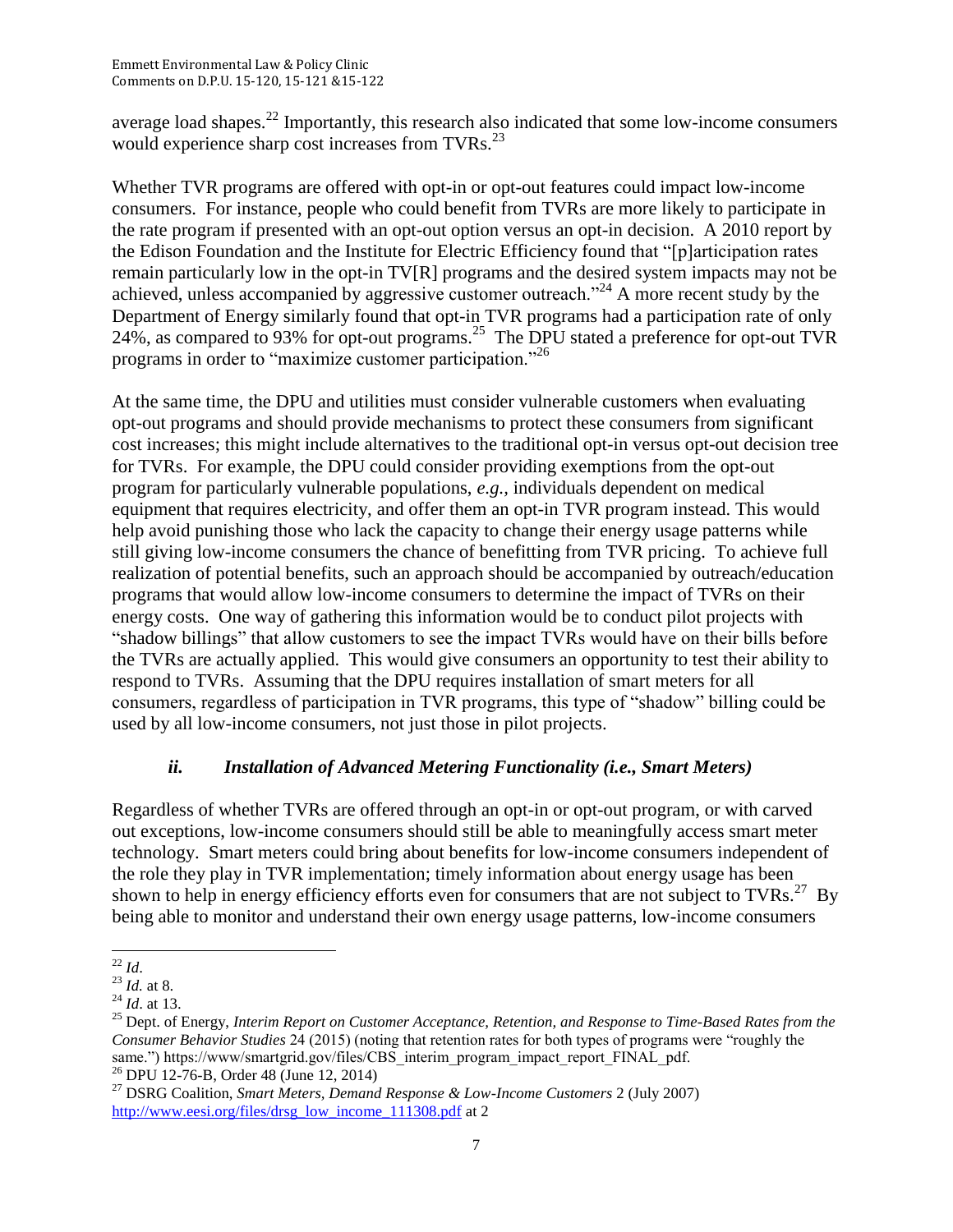can become more energy efficient, which could in turn decrease their energy costs. Access to smart meters might also help low-income consumers make informed energy investments; data from smart meters can provide customers with "detailed and personalized products and services that encourage greater efficiency and demand response."<sup>28</sup>

If the installation of smart meters is tied to decisions about participating in TVR programs, then questions arise as to who makes the opt-out/opt-in decision, and if it is an opt-in program, who pays for the meters. For example, in a rental property, is the opt-in/opt-out decision made by the landlord or the individual tenants? Will landlords be required to install sub-meters? If an opt-in TVR program charges participants for the smart meters, will tenants or landlords pay for the meters? If the tenant pays for the smart meter installation, what happens to the smart meter when the tenant moves? Would the cost of a meter prohibit participation by low-income consumers and, if so, could the cost be paid over-time through savings in energy bills? Consideration of tenants' is relevant from an energy justice perspective because low-income consumers are less likely to be homeowners but still deserve to have some control over the deployment and use of smart meters for their homes. The DPU should consider the impact that decisions about smart meter deployment will have on individuals who rent, rather than own, their homes.

# *iii. Customer Education Programs*

The proposals under review in these Proceedings include education programs to help explain the grid modernization plan and its benefits to consumers. The DPU should evaluate these programs through an energy justice lens to ensure that the benefits of the grid modernization plans are well presented to all of the Commonwealth's consumers, especially low-income consumers. Eversource's proposed outreach and education plan, for example, includes outreach to community organizations and community energy managers. This specific attention to community organizations is important and should factor in energy justice concerns by, for example, including advocacy groups whose work promotes energy justice, environmental justice and lowincome consumer protections in the network of community organizations that assist with outreach to low-income consumers.

Potential outreach and education programs could include providing reliable translations of documents, conducting outreach with local community centers and religious institutions, and emphasizing youth education on energy issues in schools. Programs like these could be good inroads to reaching low-income consumers to help them access energy benefits and take advantage of energy efficient options. Qualitative evidence shows that respondents make "smart, careful energy decisions" when exposed to consumer outreach and education programs.<sup>29</sup> The DPU should consider options for comprehensive outreach and education for low-income consumers when reviewing all of the grid modernization proposals.

Given the high energy burden borne by the Commonwealth's most vulnerable populations, the DPU should include a thorough energy justice analysis in its review in these Proceedings to

 $\overline{\phantom{a}}$ 

<sup>28</sup> Minnesota Public Utilities Commission, *Staff Report on Grid Modernization* 26-27 (March 2016) https://www.edockets.state.mn.us/EFiling/edockets/searchDocuments.do?method=showPoup&documentid=%7BE0 4F7495-01E6-49EA-965E-21E8F0DD2D2A%7D&documentTitle=20163-119406-01.

<sup>&</sup>lt;sup>29</sup> Hernandez and Bird 19.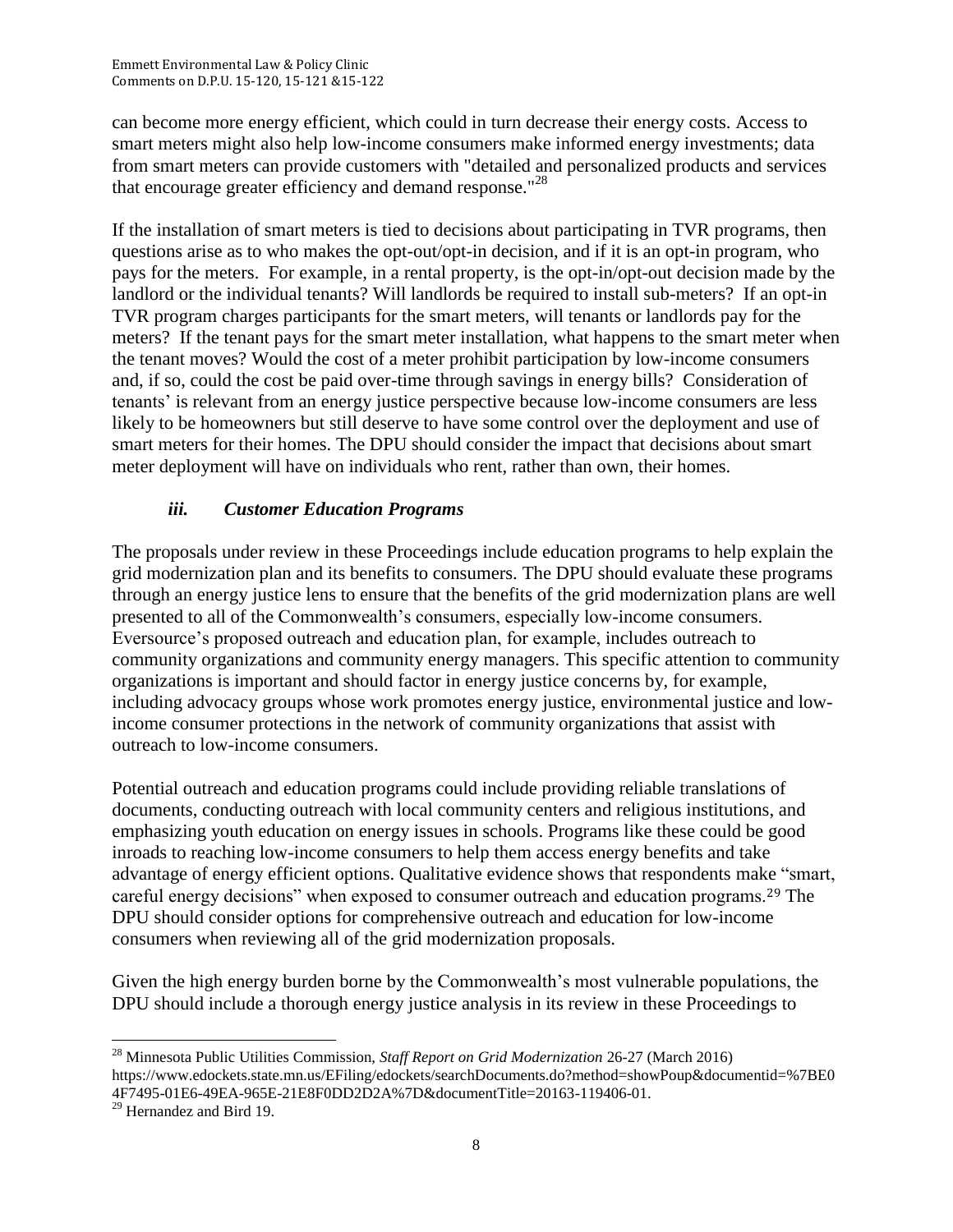avoid exacerbating energy burdens and to ensure equitable distribution of and access to benefits from the energy system across all residential consumers.

# **II. VIRTUAL POWER PLANTS**

Virtual Power Plants ("VPPs") can help the DPU achieve its vision of a modern grid that is cleaner, more efficient and more reliable than today's grid and that empowers customers to manage and reduce their energy costs.<sup>30</sup> VPPs help achieve this vision by (i) using renewable energy sources or using fossil fuels more efficiency and (ii) lowering technical and financial barriers to the deployment of Distributed Energy Resources ("DERs"), which in turn avoids costly investments or upgrades to existing electric distribution systems. VPPs can also advance the goals that DPU outlined in its Grid Modernization Order.<sup>31</sup>

VPP technology is rapidly developing and commercially available today; its deployment should not be delayed. The DPU should ensure that grid modernization investments, including in advanced metering and control systems deployed by the distribution companies, support the operation of VPPs. The DPU should also require distribution companies to take steps that would facilitate testing and integration of pilot VPP systems as part of their Research, Development and Deployment Plans and Short Term Investment Plans.

# **A. Virtual Power Plants Promote the Use of Distributed Energy Resources and Provide a Range of Energy and Environmental Benefits**

Virtual power plants are systems that operate, through ownership or by contract, multiple smaller-scale distributed energy resources as a single resource in energy markets. VPPs coordinate, through the use of advanced software, metering and communication technologies, the exchange of energy services, including electricity, heating and cooling, between DERs and consumer energy loads.<sup>32</sup>

The exchange of electricity in a VPP would take place over existing distribution company distribution lines. A VPP would sell electricity produced by DERs to retail customers directly, at negotiated rates, thereby providing a financial incentive for DER deployment as the negotiated rate would likely be closer to the retail than wholesale rate.<sup>33</sup> A VPP and its customers would pay the distribution company for the use of its distribution lines, but such payment should be at a special VPP rate that is lower than the normal distribution rate to reflect the fact that VPPs only use local distribution lines, not the full distribution system.

VPPs further lower technical and financial barriers to DER deployment by:

 $\overline{\phantom{a}}$  $30$  Investigation by the Department of Public Utilities on its own Motion into Modernization of the Electric Grid, D.P.U. 12-76-B, 1 (June 12, 2014).

<sup>31</sup> *Id.* at 8.

<sup>&</sup>lt;sup>32</sup> The DERs utilized in VPPs can, *inter alia*, include solar power, natural gas fired combined heat and power units, electric batteries and thermal batteries.

 $33$  Retail sales of electricity by a VPP at or near retail rates would not implicate federal jurisdiction. The Federal Power Act gives the Federal Energy Regulatory Commission jurisdiction over sales of electricity at wholesale, 16 U.S.C. § 824 (b)(1), which is defined to be the sale of electric energy to any person for resale. 16 U.S.C. § 824 (d). A VPP would not sell electricity for the purpose of resale.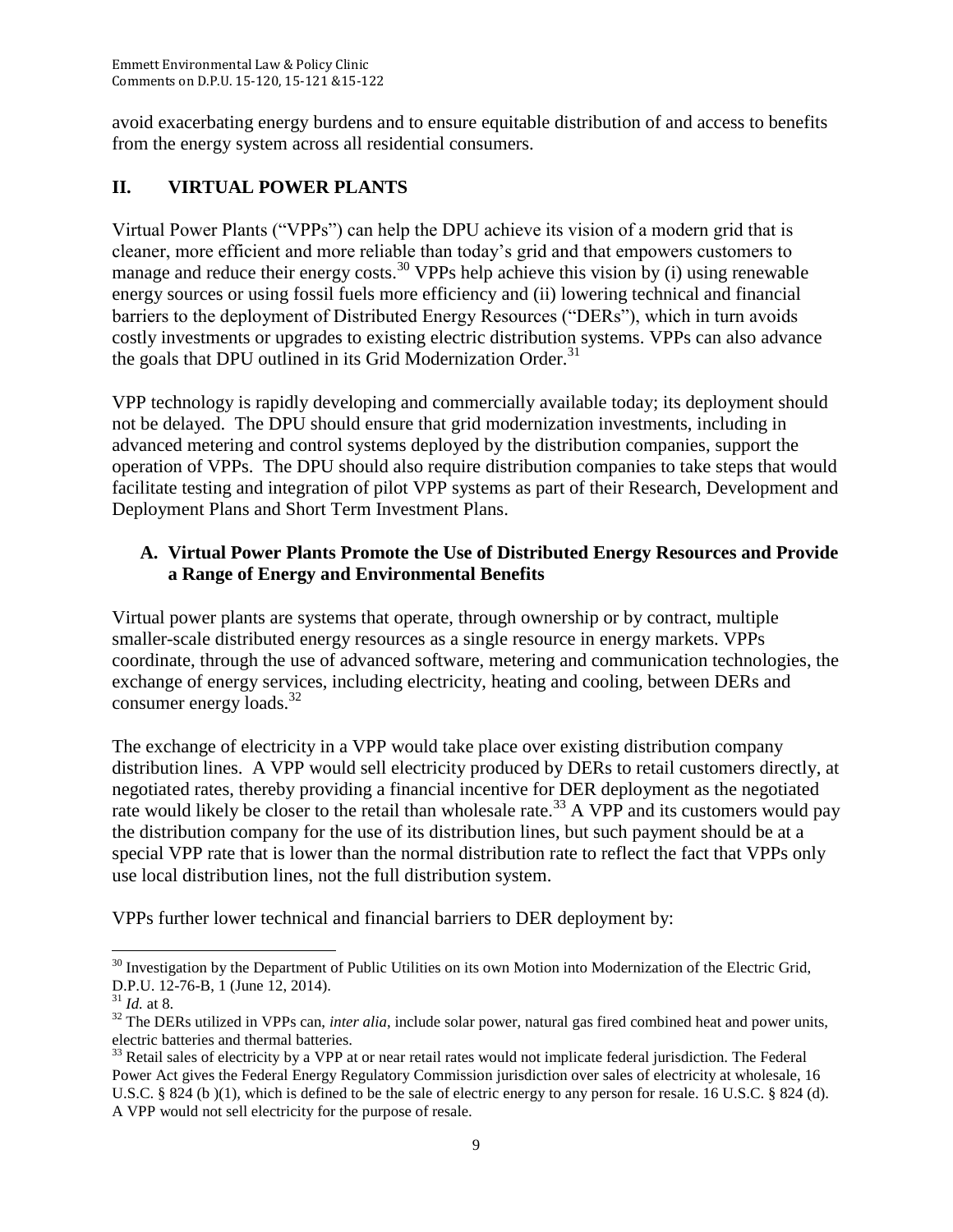- Aggregating the energy services that DERs provide so that they appear to the grid as a single entity, thus allowing DERs to reach a sufficient scale that the per unit electricity capital cost is minimized; and
- Dispatching combined DERs collectively so that VPPs respond to a single control signal from the distribution utility and/or Independent System Operator ("ISO") and thereby participate in the forward capacity and demand response markets, and provide ancillary services, such as frequency regulation.

Figure 1 presents a graphical depiction of the functions performed by VPPs.



*Figure 1. A graphical depiction of the three functions performed by a virtual power plant: coordination, aggregation and dispatch.* 

VPPs provide additional benefits, such as:

- Promoting Massachusetts' goals of reducing greenhouse gas ("GHG") emissions, which include reducing emissions  $25\%$  by 2020 and 80% by  $2050$ ,  $34$  by increasing the amount of electricity produced by renewable sources and combined heat and power generating units;
- Reducing the need for additional infrastructure for the generation and distribution of electricity. For example, the New England ISO has posited that "today's higher prices also indicate the need for additional gas infrastructure *or investment in alternative sources of energy* to offset the demand for natural gas."<sup>35</sup> Generating power closer to

 $\overline{\phantom{a}}$ <sup>34</sup> Massachusetts Global Warming Solutions Act, 2008 Mass. Laws ch. 298.

<sup>35</sup> *2015 Regional Electricity Outlook*, ISO NEW ENGLAND, at 22 (2015) (emphasis added), available at [http://www.iso-ne.com/static-assets/documents/2015/02/2015\\_reo.pdf.](http://www.iso-ne.com/static-assets/documents/2015/02/2015_reo.pdf)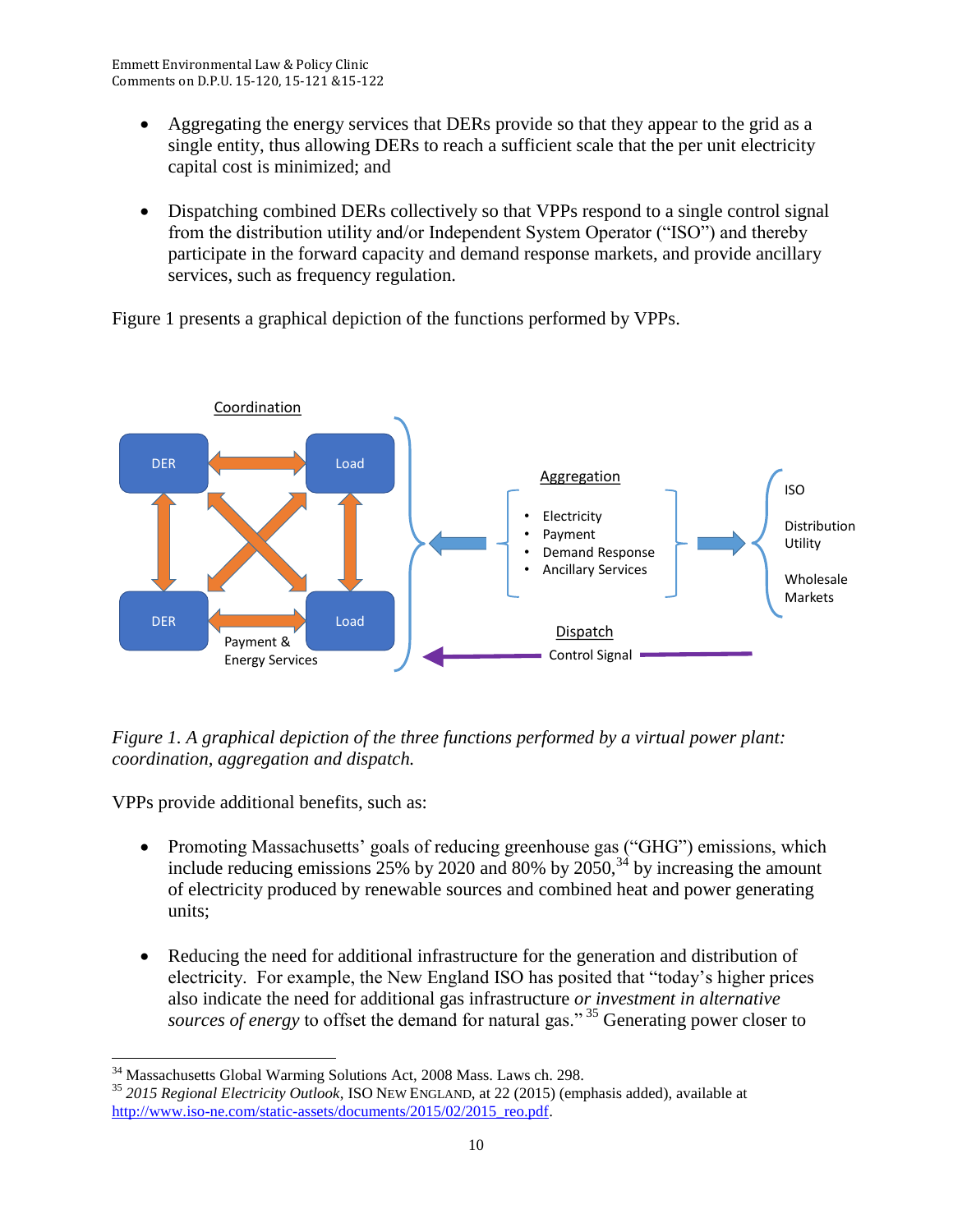$\overline{\phantom{a}}$ 

loads can reduce the need for expensive infrastructure investments, thereby lowering rates for ratepayers in general;<sup>36</sup> and

 Improving the resiliency and reliability of the grid, consistent with DPU's grid modernization initiatives, by deploying additional DERs onto distribution systems without costly investments and upgrades to such systems.<sup>37</sup>

VPPs are not a hypothetical concept; they are being demonstrated in real-world commercial operation today, especially in Europe, and large industrial conglomerates are offering VPP enabling technology. For example: (i) in 2013 the Dutch island of Ameland started construction of a VPP using 6 megawatts ("MW") of solar photovoltaics and 45 fuel-cell-based micro combined heat and power ("CHPS") units;<sup>38</sup> (ii) since 2012, a municipal utility in Munich, Germany, has operated a 20 MW VPP consisting of six CHP plants, five hydropower plants, and a windfarm;<sup>39</sup> and (iii) a 42 MW VPP, powered by wind, bio-mass and a fleet of electric cars, is serving 2000 households on the Danish island of Bornholm.<sup>40</sup> A recent example in the United States is Con Edison's proposal to build a VPP demonstration project, utilizing aggregated distributed solar and storage assets in homes in New York, as part of the New York Public Service Commission's Reforming the Energy Vision (REV) proceedings.<sup>41</sup>

In addition, commercial solutions for VPPs are now available. For example, Siemens offers a commercial cloud-based web service for municipal utilities to manage their residents' DERs as a VPP,<sup>42</sup> while Bosch offers what it calls a "turnkey software platform" to operate VPPs more broadly.<sup>43</sup> General Electric recently spun-out a company, called "Current," that will provide hardware and software solutions to companies seeking to become "active grid participants" and

... DER can reduce near term needs in targeted areas and long term needs throughout the system.")

<sup>39</sup> 07/01/2012 | Sonal Patel, "The Rise of the Virtual Power Plant," *POWER Magazine*,

<sup>36</sup> *See e.g.,* Order Adopting Regulatory Policy Framework and Implementation Plan, New York Public Service Commission Case 14-M-0101, 20 (Feb. 26, 2015) ("While much of the aging infrastructure will need to be replaced

<sup>&</sup>lt;sup>37</sup> See e.g., Investigation by the Department of Public Utilities on its own Motion into Modernization of the Electric Grid, D.P.U. 12-76-B, 10 (June 12, 2014) ("A modernized grid will facilitate the reduction of peak demand by allowing retail customers to respond to price signals . . . and reduc[e] the need for new generation, transmission, and distribution investments.")

<sup>38</sup> David Appleyard, "Dutch VPP Using Solar PV and Fuel Cell Tech - Renewable Energy World," November 14, 2013, http://www.renewableenergyworld.com/articles/2013/11/dutch-vpp-uses-pv-and-fuel-cell-hybrid.html.

http://www.powermag.com/the-rise-of-the-virtual-power-plant/. Siemens, "Stadtwerke München and Siemens Jointly Start up Virtual Power Plant," ctc\_xhtml\_presshome,

http://www.siemens.com/press/en/pressrelease/?press=/en/pressrelease/2012/infrastructure-cities/smartgrid/icsg201204017.htm.

<sup>40</sup> Jean Kumagai, "Virtual Power Plants, Real Power," *Spectrum, IEEE* 49, no. 3 (2012): 13–14; "EcoGrid EU," http://www.eu-ecogrid.net/ecogrid-eu.; Jean Kumagai, "The Smartest, Greenest Grid," April 29, 2013, http://spectrum.ieee.org/energy/the-smarter-grid/the-smartest-greenest-grid.

<sup>&</sup>lt;sup>41</sup> ConEdison, *REV Demonstration Project Implementation Plan Clean Virtual Power Plant (Nov. 20, 2015),* available at

[http://www3.dps.ny.gov/W/PSCWeb.nsf/All/B2D9D834B0D307C685257F3F006FF1D9?OpenDocument.](http://www3.dps.ny.gov/W/PSCWeb.nsf/All/B2D9D834B0D307C685257F3F006FF1D9?OpenDocument) <sup>42</sup> "Siemens Offers Cloud-Based Web Service for Virtual Power Plants,"

http://www.siemens.com/press/en/pressrelease/?press=/en/pressrelease/2014/infrastructure-cities/smartgrid/icsg201402046.htm&content[]=ICSG&content[]=EM&content[]=EMSG. (Feb 10, 2014).

 $^{43}$  Bosch, "Optimizing the Grid and Energy Trading," [https://www.bosch-si.com/solutions/energy](https://www.bosch-si.com/solutions/energy-management/virtual-power-plant/virtual-power-plant-manager-software.html)[management/virtual-power-plant/virtual-power-plant-manager-software.html.](https://www.bosch-si.com/solutions/energy-management/virtual-power-plant/virtual-power-plant-manager-software.html)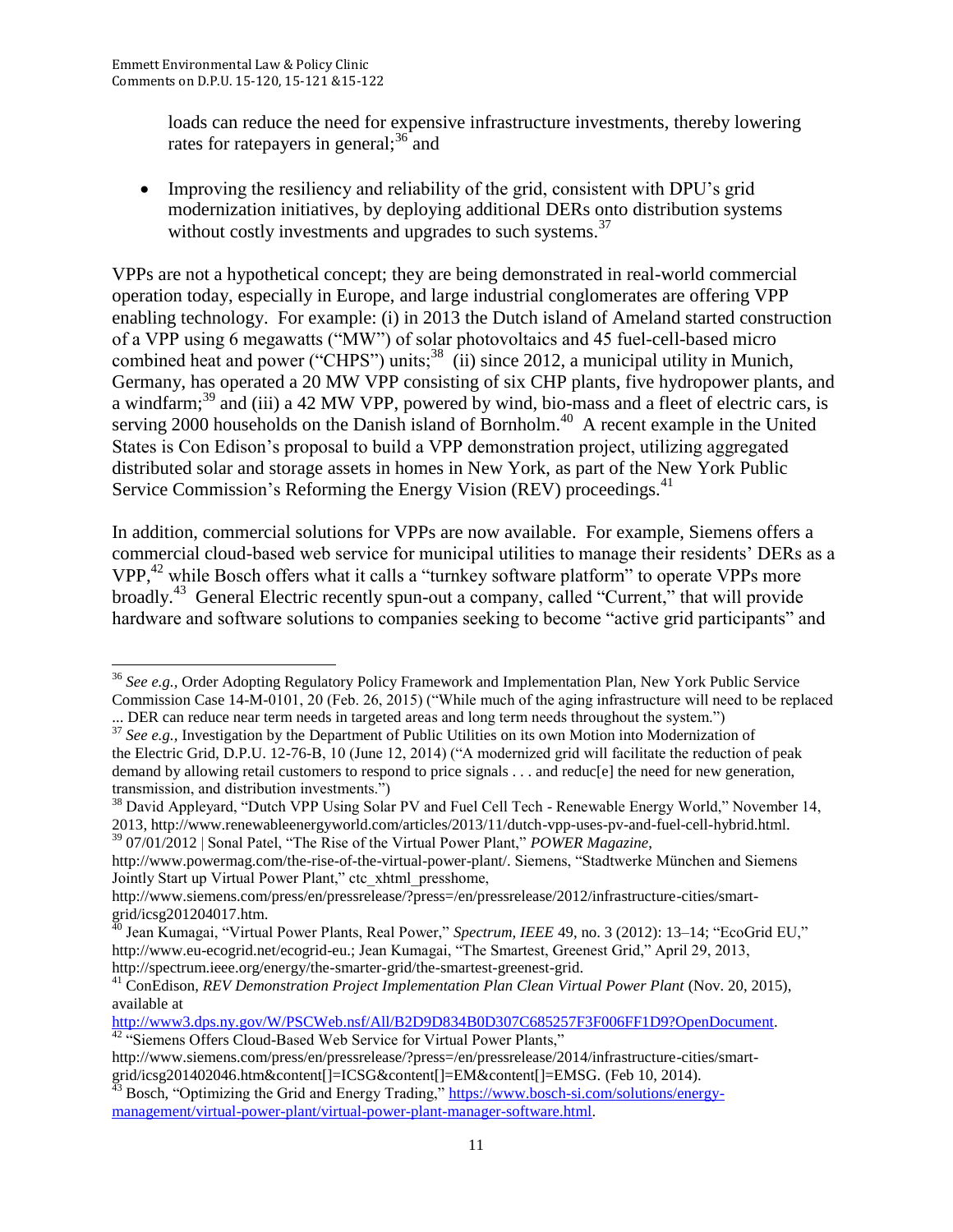that could be used to build and operate VPPs.<sup>44</sup> Likewise, Encorp offers a virtual power plant software solution.<sup>45</sup>

# **B. Virtual Power Plants Can Connect to Distribution Systems under Current Laws and Policies**

VPPs generate or otherwise procure electricity but do not own or operate distribution facilities; thus they need to use the existing distribution lines owned by distribution companies. Under the Massachusetts Electric Industry Restructuring Act of 1997, the DPU is "authorized and directed to require electric companies to accommodate retail access to generation services and choice of suppliers by retail customers."<sup>46</sup> This law grants retail customers the right to procure electricity services from their choice of suppliers, whether it is the default service provider or a competitive supplier. This right to customer choice only makes sense if generators and competitive suppliers have access to the distribution company's distribution lines.

The DPU has so interpreted the statutory mandate. Per DPU's regulations, distribution companies must "establish *non-discriminatory* Interconnection Standards that govern the connection of Generation Facilities to its Distribution Facilities."<sup>47</sup> Interconnection standards must "ensure that all Generation Facilities have fair access on reasonable terms to the Company's Distribution Facilities."<sup>48</sup> The DPU has implemented this regulation by, *inter alia*, promulgating a model interconnection tariff for distributed generation, also known as the "Standards for Interconnection of Distributed Generation."<sup>49</sup> In addition, the DPU approved Terms and Conditions between distribution companies and competitive suppliers that require the distribution companies to give licensed competitive suppliers access to distribution company lines. $50$ 

# *i. Virtual Power Plants Could Connect to Distribution Systems as Generators*

In the event that a VPP owns or leases DERs directly, the VPP would qualify under Massachusetts law as a "generation company," a "generation facility," and a provider of "generation services" so that the VPP would have rights as a generator to use a distribution company's distribution lines. (Owners of DERs that are aggregated by a VPP could similarly connect to distribution systems.) A "generation company" is defined as "a company engaged in the business of producing, manufacturing or generating electricity or related services or products, including but not limited to, renewable energy generation attributes for retail sale to the

l <sup>44</sup> Katherine Tweed, "GE Launches \$1B Energy Services Company, Current," October 7, 2015, http://www.greentechmedia.com/articles/read/ge-launches-1b-energy-services-company-current.

<sup>&</sup>lt;sup>45</sup> Encorp, "Virtual Power Plants," [http://www.encorp.com/VPP.pdf.](http://www.encorp.com/VPP.pdf)

<sup>46</sup> Mass. Gen. Laws Ann. ch. 164, § 1A (West).

 $47$  220 CMR 11.04(4) (emphasis added).

<sup>48</sup> *Id*.

<sup>&</sup>lt;sup>49</sup> The most recent Model Interconnection Tariff was issued by Investigation by the Department of Public Utilities on its own Motion into Distributed Generation Interconnection, Order on the Model Interconnection Tariff, D.P.U. 11-75-G (May 4, 2015).

<sup>50</sup> *See e.g.,* Massachusetts Electric Company & Nantucket Electric Company, Terms and Conditions for Competitive Suppliers, M.D.P.U. No. 1201.1 (May 1, 2014).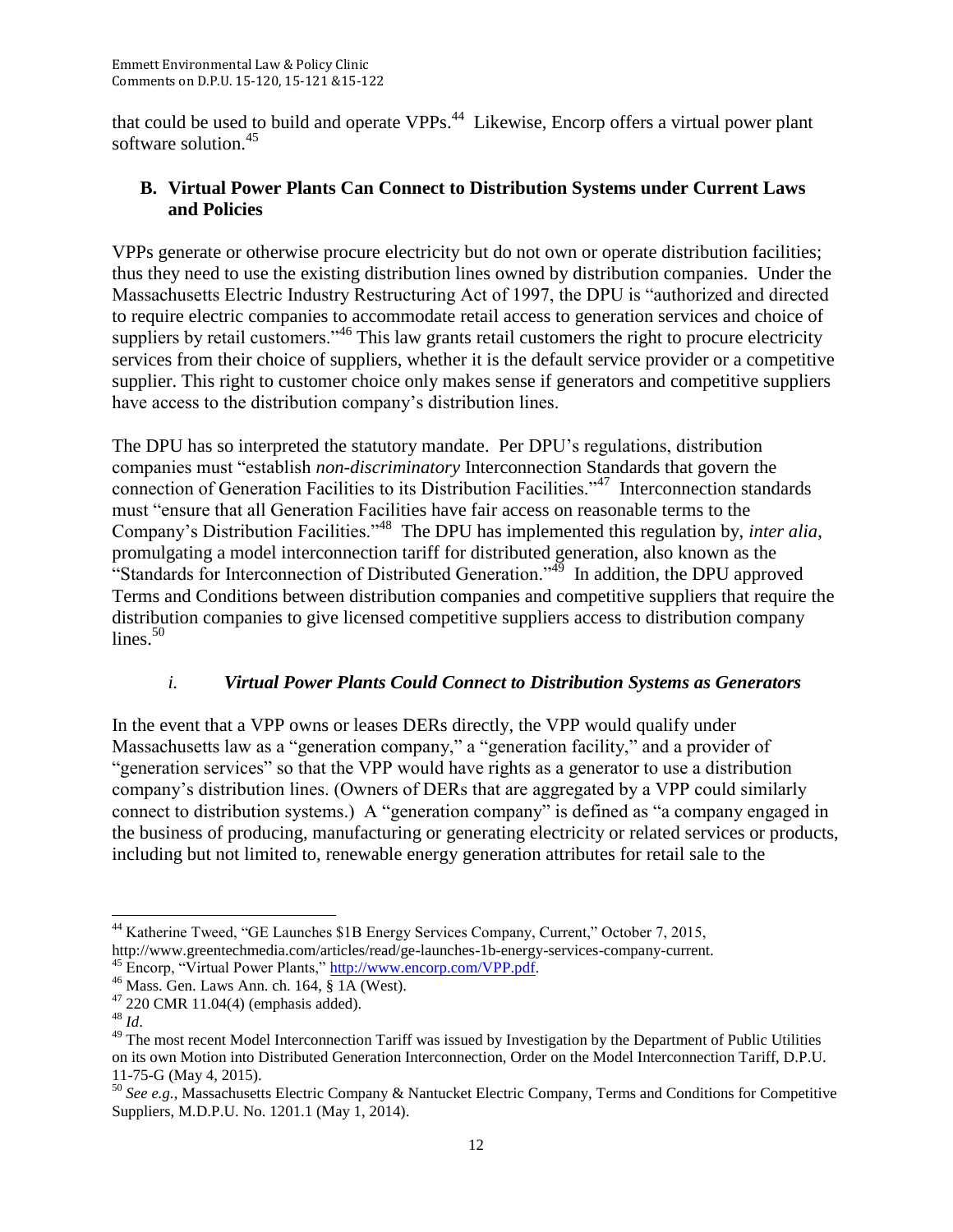public."<sup>51</sup> A "generation facility" is defined as "a plant or equipment used to produce, manufacture or otherwise generate electricity and which is not a transmission facility.<sup> $52$ </sup> A "generation service" is defined as "the provision of generation and related services to a customer."<sup>53</sup> All three of these definitions would encompass a VPP.

## *ii. Virtual Power Plants Could Connect to Distribution Systems as Competitive Suppliers*

As a supplier of retail electricity to retail customers, a VPP would also qualify as a competitive supplier under Massachusetts law, DPU regulations, and Supreme Judicial Court precedent so that a VPP would have rights as a competitive supplier to access a distribution company's distribution lines. A "supplier" is defined by statute as "a supplier of generation service to retail customers."<sup>54</sup> Because a VPP provides generation service to retail customers, it would qualify as a supplier. The DPU takes an even broader view of "competitive supplier," defining that term to cover any entity that is licensed to sell electricity to retail customers other than distribution companies or municipal light companies.<sup>55</sup> The SJC has defined competitive suppliers as "firms" that generate or otherwise procure electricity without owning or operating the means to distribute electricity to consumers."<sup>56</sup> Because VPPs generate or procure electricity but do not own or operate the means to distribute electricity, VPPs would meet this definition, and thus could utilize DPU-approved Terms and Conditions between distribution companies and competitive suppliers that require the distribution companies to give licensed competitive suppliers access to distribution company lines.<sup>57</sup>

A VPP's operation as a competitive supplier is consistent with the DPU's Model Terms and Conditions for Competitive Generation Service,<sup>58</sup> which forms the basis for each distribution company's relationship with competitive suppliers. The Terms and Conditions do not preclude exchange of electricity over distribution lines and VPPs can satisfy the licensure requirements for competitive suppliers.<sup>59</sup> Licensure would require a VPP to be a participant in the New England Power Pool ("NEPOOL"), $^{60}$  and the NEPOOL Agreement explicitly contemplates distributed generation resources as being NEPOOL participants.<sup>61</sup>

 $\frac{52}{1}$ 

 $\overline{\phantom{a}}$ 

- $\frac{1}{3}$   $\frac{1}{d}$ .
- $^{54}$  *Id.*

 $^{51}$  M.G.L. ch. 164 § 1.

<sup>55</sup> 220 CMR 11.02.

<sup>56</sup> *NSTAR Elec. Co. v. Dep't of Pub. Utilities*, 462 Mass. 381, 383 (2012).

<sup>&</sup>lt;sup>57</sup> VPPs operating as competitive suppliers would have to comply with consumer protection regulations promulgated by the DPU (220 CMR 11.05) and the Attorney General (940 CMR 19.00).

 $58^{58}$  220 CMR 11.04 (2)(c) (providing that each distribution company shall file, for Department approval, terms and conditions governing the manner in which Distribution Service is provided to Distribution Customers, and the Terms and Conditions must be consistent with the Model Terms and Conditions for Distribution Service established by the DPU.)

<sup>59</sup> 220 CMR 11.05(2).

 $60$  220 CMR 11.05 $(2)$ 14.

<sup>&</sup>lt;sup>61</sup> New England Power Pool Second Restated NEPOOL Agreement, § 1.15, available at [http://www.nepool.com/uploads/Op-2d\\_RNA.pdf.](http://www.nepool.com/uploads/Op-2d_RNA.pdf)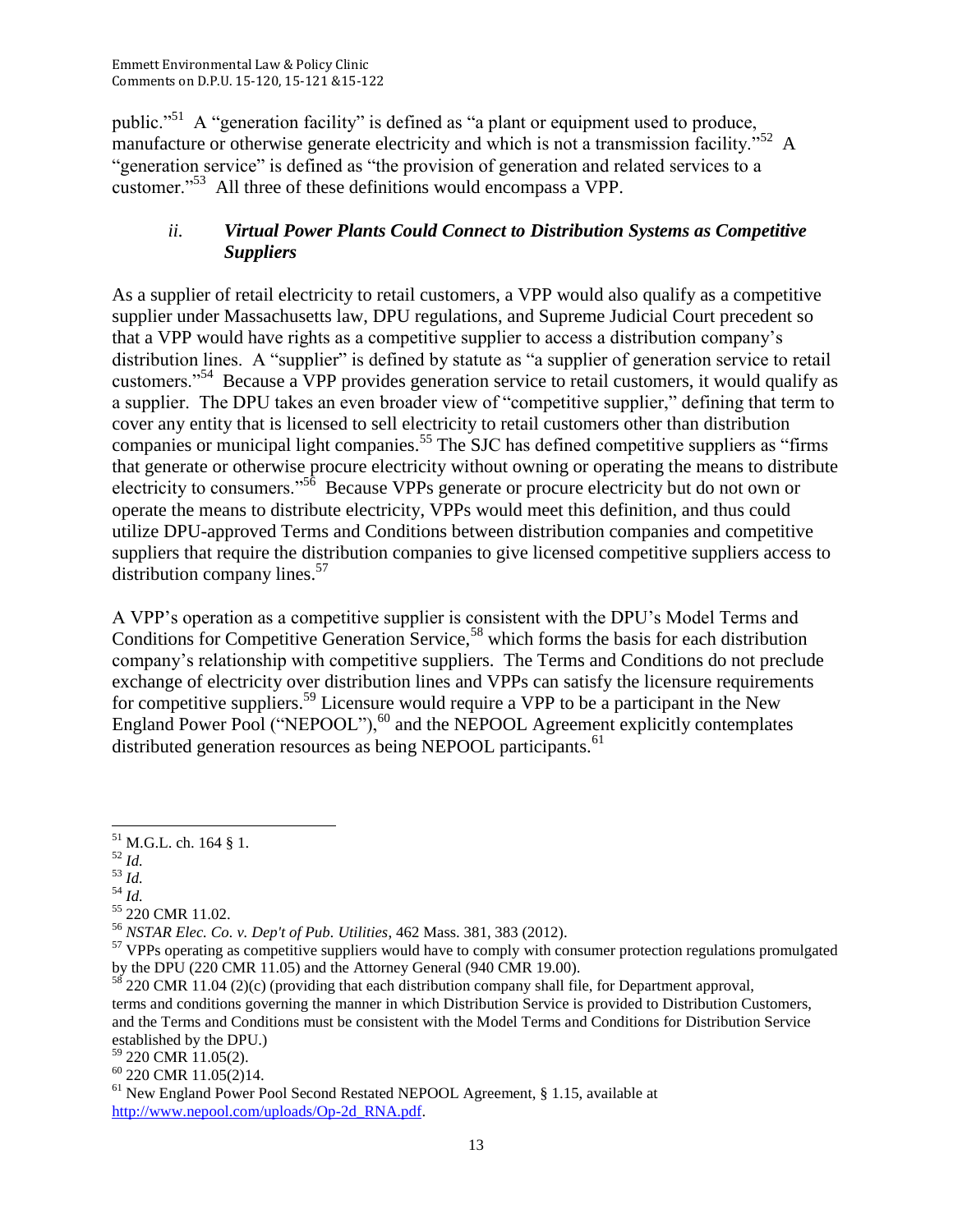### **C. Virtual Power Plants Are a Natural Evolution of the Commonwealth's Existing Grid Modernization and Greenhouse Gas Emission Reduction Policies and Advance the Objectives of the DPU's Grid Modernization Order**

Massachusetts has long been at the forefront of grid modernization efforts. This leadership has been displayed, *inter alia*, by (1) the Restructuring Act of 1997, which separated generation from distribution and introduced retail competition into electricity markets, and (2) the Commonwealth's long standing policy of encouraging the deployment of DERs. These DER deployment policies are evidenced by, for example: (i) the creation and continued revision of a model distributed generation interconnection agreement;<sup>62</sup> (ii) the Green Communities Act of 2008,<sup>63</sup> which expanded net metering and virtual net metering for some types of DERs; (iii) the DPU's Grid Modernization Order,<sup>64</sup> which ordered distribution companies to develop a plan for integrating DERs; and (iv) the 2012 Energy Bill,<sup>65</sup> which also expanded net metering and ordered the DPU to develop an interconnection timeline for distributed generation facilities.

VPPs also advance the four objectives of the DPU's Grid Modernization Order:<sup>66</sup>

- 1. Reducing the effects of outages VPPs promote the deployment of DERs, which can provide electricity in the event of a grid outage.
- 2. Optimizing demand, including reducing system and customer costs VPPs optimize demand, including peak loads, by managing the exchange of energy between customers and DERs on distribution circuits and by incorporating storage, both electric and thermal, into the distribution system.
- 3. Integrating DERs VPPs lower technical and financial barriers to DERs and thereby promote their deployment.
- 4. Improving workforce and asset management VPPs improve asset management by lowering the need for distribution companies to invest in distribution and transmission infrastructure and by providing a means for DERs to communicate with the larger grid as a whole.

As a natural evolution of Massachusetts' efforts to introduce retail competition and encourage distributed generation, VPPs build on existing features of the electric system and should be

l <sup>62</sup> The first model distributed interconnection agreement was promulgated by the DPU in 2002. *See* Investigation by the Department of Telecommunications and Energy on its own motion into Distributed Generation, DTE 02-38-B (Feb. 24, 2004). The model agreement was most recently revised in Investigation by the Department of Public Utilities on its own Motion into Distributed Generation Interconnection, Order on the Model Interconnection Tariff, (DPU 11-75-G, May 4, 2015).

 $63$  An Act Relative to Green Communities, M.G.L. Session Law Ch. 169.

<sup>&</sup>lt;sup>64</sup> Investigation by the Department of Public Utilities on its own Motion into Modernization of the Electric Grid, D.P.U. 12-76-B, 2 (June 12, 2014).

<sup>&</sup>lt;sup>65</sup> An Act Relative to Competitively Priced Electricity in the Commonwealth, M.G.L. Session Law Ch. 209, § 49. <sup>66</sup> Investigation by the Department of Public Utilities on its own Motion into Modernization of the Electric Grid, D.P.U. 12-76-B, 1 (June 12, 2014).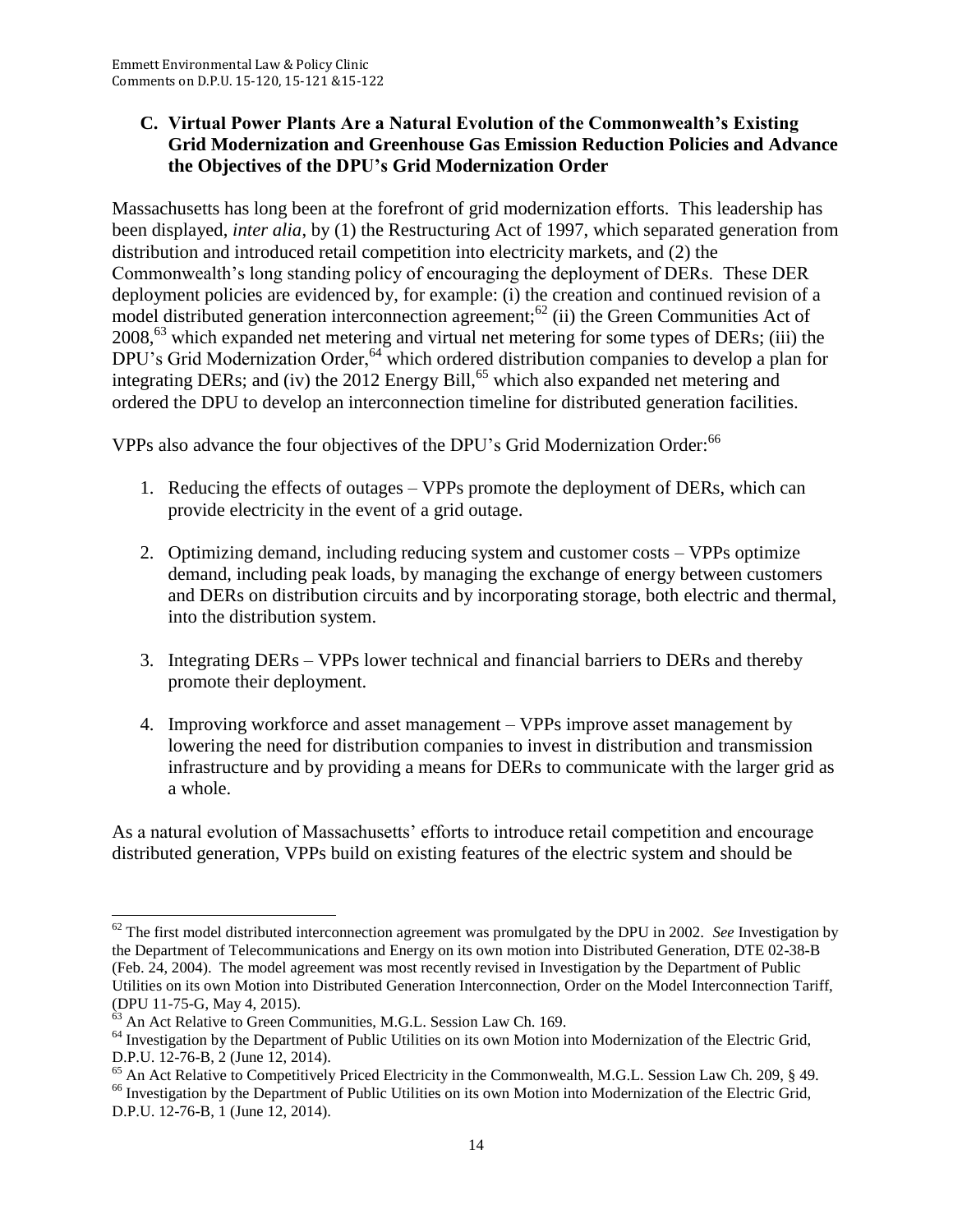supported by ongoing efforts to modernize the grid, including decisions made in these Proceedings.

## **D. Grid Modernization Plan Investments Should Facilitate the Deployment of Virtual Power Plants**

There may be many synergies between the implementation of VPPs and the distribution companies' short term investment plans for grid modernization efforts. For example, the DPU directed the electric distribution companies to file research, development and deployment plans that focus on the testing, piloting, and deployment of new and emerging technologies to meet the objectives of the Grid Modernization Order. Incorporating VPPs into the grid will require testing and integration of many of the same technologies in which distribution companies will be investing to develop a smarter grid that can support the cost effective interconnection of DERs. Thus, when evaluating the proposed research, development and deployment plans and short term investment plans, the DPU should consider whether the plans will support an eventual wide-scale deployment of VPPs.

As an example, Eversource proposed upgrading existing electro-mechanical relays with DSCADA-enabled microprocessor-based relays with adaptive protection that will monitor the grid for abnormal power flow, which will support further integration of DERs into the grid.<sup>67</sup> VPPs build on such investments by providing further control and information regarding power flows on distribution circuits. As another example, proposals to deploy energy storage, including to address solar PV intermittency, also parallel what can be accomplished by  $VPPs.$ <sup>68</sup> By their nature, VPPs manage the intermittency of solar power and other non-baseload DERs by coordinating the exchange of electricity between DERs, the VPP loads and the grid. VPPs can use storage to help coordinate this exchange, and thus, would be an appropriate partner in pilot studies for storage technologies. There may be opportunities for distribution companies to share the cost of testing and adopting new technologies with commercial VPPs, because many of the functions of VPPs and the technologies proposed in the grid modernization plans overlap. Together, commercial VPPs and distribution companies can support the integration of DERs into the grid.

## *i. Smart Meters, Advanced Sensing Technology and Distribution Management Systems Should Be Able to Communicate with Each Other Using a Compatible Communication Protocol*

A modern grid will require innovative smart meters that can: (i) measure two-way power flow; (ii) measure power flow in real time; and (iii) communicate with each other and with the grid as a whole. Currently, if a VPP seeks to connect to a distribution system, the VPP may request the installation of a meter, at the VPP's expense, but the meter will be selected by the distribution

 $\overline{\phantom{a}}$  $67$  NSTAR Electric Company and Western Massachusetts Electric Company  $\frac{d}{b/a}$  Eversource Energy, Petition for Approval of Grid Modernization Plan, D.P.U. 15-122/15-123, 23.

 $68$ *Id.* at 56.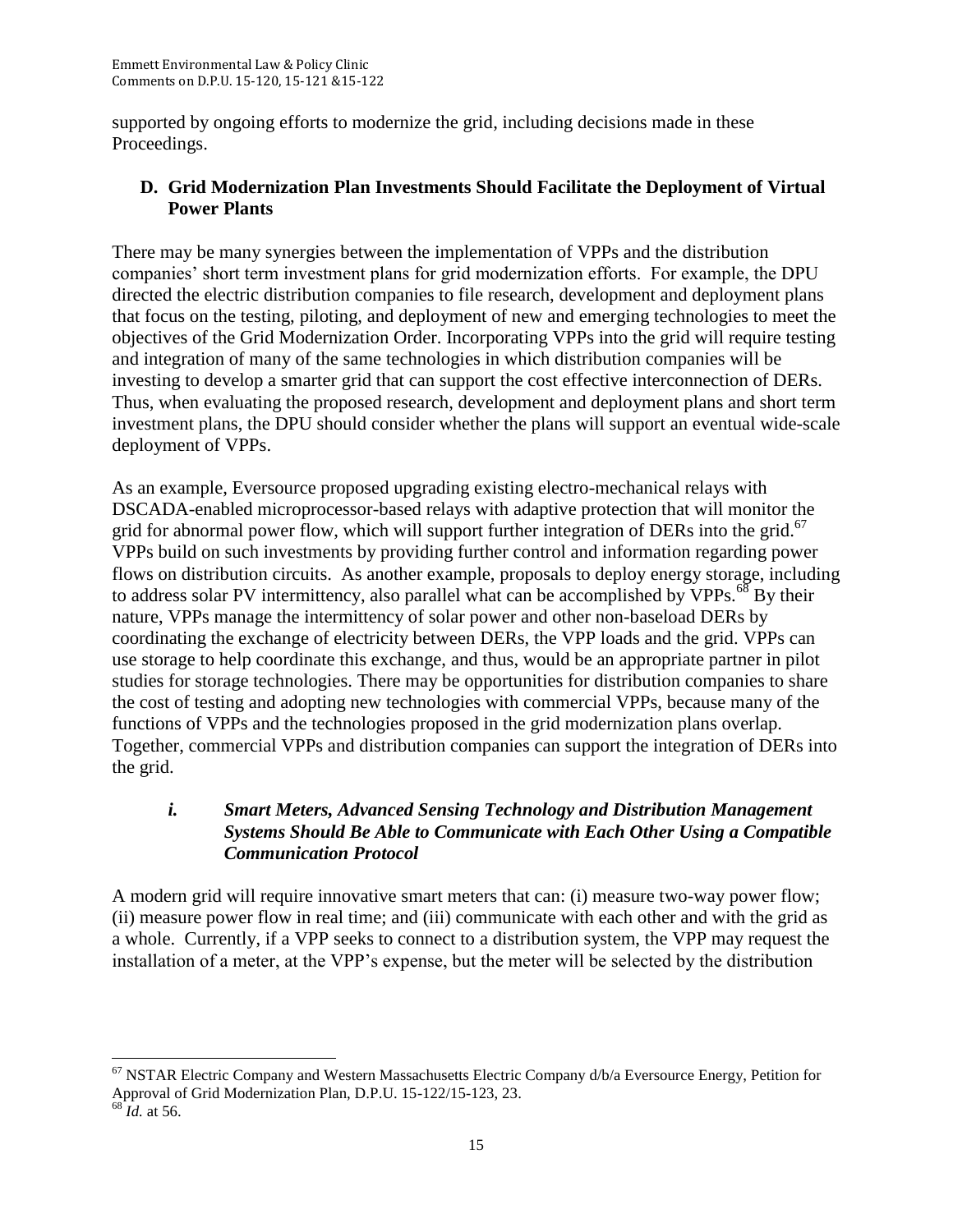$\overline{\phantom{a}}$ 

company.<sup>69</sup> Meters provided by distribution companies in response to a request from a customer or competitive supplier should, if requested, support the operation of a VPP.

In addition to requiring smart meters, a VPP cannot operate unless the DERs and loads in a VPP can effectively communicate amongst themselves and with the larger grid as a whole. In their grid modernization plans, distribution companies have proposed investments in advanced sensing technology and distribution management systems that also require communication between various elements of the grid's control equipment. However, the effectiveness of this communication may be limited if technology from different vendors "speak" in incompatible languages; this in turn would limit the ability of a VPP to operate on the distribution system. Thus, an investment in grid control equipment that did not provide for effective communication would be a wasted opportunity. Additional investment would likely be required in the future to provide for the communication systems that a modern grid will require.

The DPU can avoid a wasted opportunity and facilitate communication between DERs and the grid by requiring new smart meters, advanced sensing technology and distribution management systems to use a compatible communications protocol. This protocol should be an industry standard and publicly available so that new DERs and other grid technologies can effectively communicate with grid control systems.

The need for such a protocol is widely recognized and other jurisdictions are in the process of developing and implementing such a protocol. For example, California is evaluating appropriate communication standards between the grid and smart inverters, such as Smart Energy Profile 2.0, IEC 61850, and IEC 61970.<sup>70</sup> To avoid duplication, the DPU should consider requiring the distribution companies to adopt communication standards adopted in other jurisdictions.

# *ii. New Communication Infrastructure Built as Part of a Grid Modernization Plan Should Be Open to VPP Communication*

As described above, the operation of a VPP requires communication between DERs, loads and the larger grid. Where distribution companies' propose enhancements in communication infrastructure, such as Eversource's proposal for additional fiber and radio communications, the DPU should require that such infrastructure be constructed so that VPPs, and DERs in general, can have access to the communication infrastructure.

<sup>69</sup> Western Massachusetts Electric Company, Terms and Conditions for Distribution Service, M.D.P.U. No. 1023C, §4A (Jan. 31, 2011); Fitchburg Gas and Electric Light Company, Terms and Conditions for Distribution Service, M.D.P.U. No. 266, §4A (June 1, 2014); Massachusetts Electric Company & Nantucket Electric Company, Terms and Conditions for Distribution Service, M.D.P.U. No. 1192, §4A (Dec. 1, 2010).

<sup>70</sup> See California Public Utilities Commission, *Recommendations for Utility Communications with Distributed Energy Resources* (DER) Systems with Smart Inverters (February 28, 2015), available at [http://www.energy.ca.gov/electricity\\_analysis/rule21/documents/SIWG\\_Phase\\_2\\_Communications\\_Recommendati](http://www.energy.ca.gov/electricity_analysis/rule21/documents/SIWG_Phase_2_Communications_Recommendations_for_CPUC.pdf) ons\_for\_CPUC.pdf.